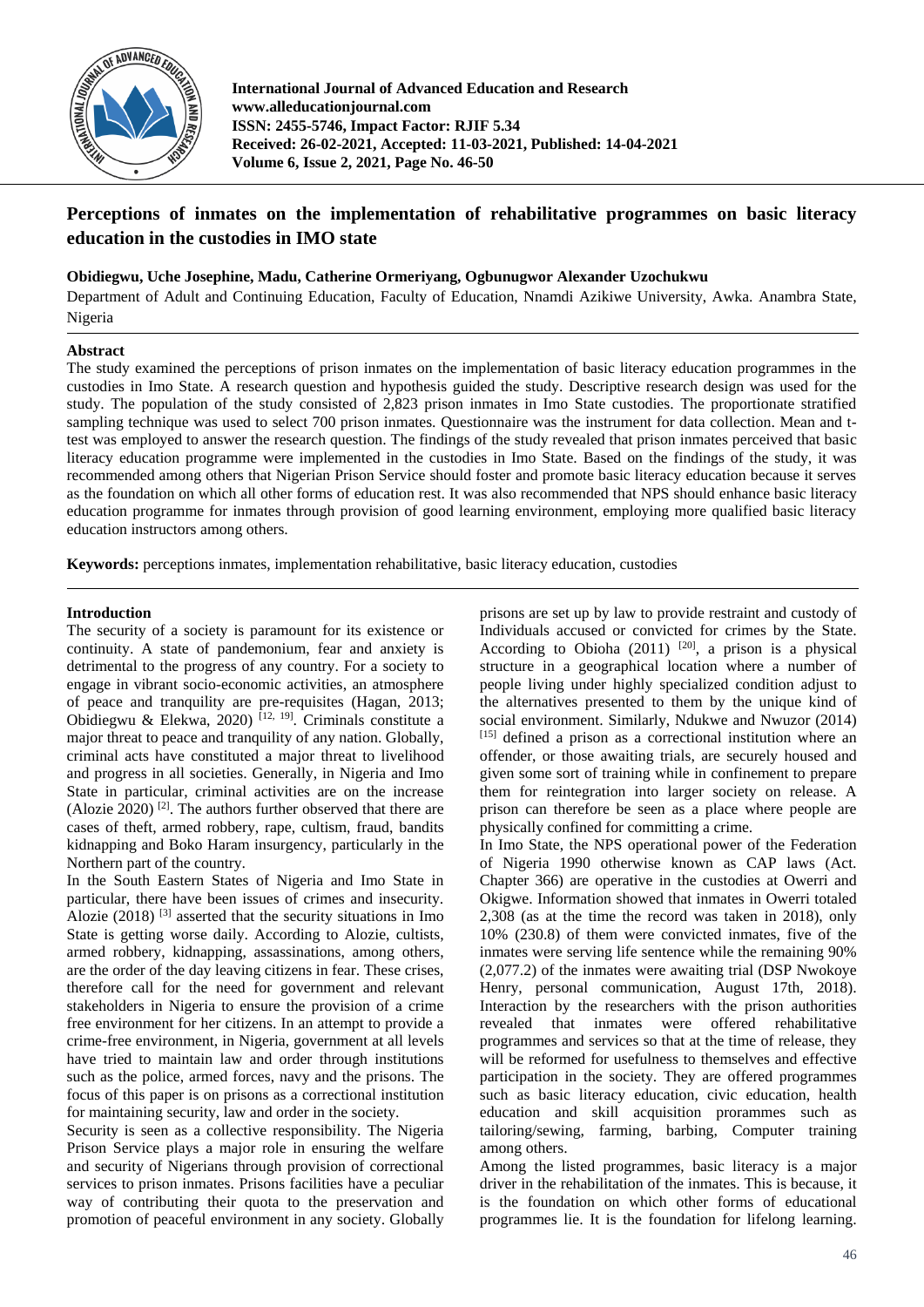Obidiegwu,  $2013$  <sup>[17]</sup> maintains that basic literacy encompasses education which enables different categories of people to acquire basic knowledge which enables them to read, write and compute in order to be able to engage in useful activities as it relates to their lives

Similarly, American English Doctors (n.d.), viewed basic literacy as education which enables a person to read, without difficulty and with understanding, a non- fiction book or speak a standard form of the native language whenever required and write a simple coherent note or letter that conveys the person's thoughts. It emphasizes teaching of reading, writing and computations. The philosophy behind the adoption of basic literacy approach is that it helps recipients to acquire the necessary skills and knowledge which the person can apply for solving life problems. UNESCO in Ogbaka, Ewelum and Apiti (2017) [21], suggests that the very process of learning to read and write should be made an opportunity for acquiring information that can immediately be used for improving standards. Basic literacy is popular among prison education practitioners. This is because of the belief that prison inmates should be helped to acquire reading, writing and computational skills that will help them to be productive when they are acquitted. Most prison inmates are people who has poor reading, writing and computational skills, and are school drop- outs. Basic literacy programme is therefore necessary to help the inmates acquire skills (reading, writing and computational skills) and competencies that will make them to become better at the time of release and reduce the possibility of recidivism. British House of Commons (2004) [5] reported that half of all the prisoners in the UK were at or below the level expected of an 11years old in reading, twothird in numeracy and fourth-fifth in writing.

Basic literacy education in custody involves facilitating reading, writing and computing skills of inmates and helping them to understand the importance of involvement in issues concerning their lives. Similarly, Obidiegwu and Obiozor  $(2015)$ <sup>[18]</sup> opined that basic literacy encompasses early childhood and elementary education, as well as education in literacy and general knowledge for youths and adults which enable them to read, write and compute figures. In this instance the inmates are taught basic skills and the importance of living a balanced life by contributing to their families and societies.

In most African countries, no accurate data is available to ascertain the literacy and numeracy level of prison inmates. However, a literacy assessment conducted in Gulu Prison in Uganda revealed that over fifty percent of inmates/prisoners whose record showed that they had studied up to primary 5, could not read or write (Africa Prisons Project 2014) [1]. In Nigeria, there is no official statistics on literacy and numeracy level of prison inmates. However, studies by Stephens, (2012) <sup>[23]</sup>, Abriofor *et al.* (2012) and Tennibiaje  $(2013)$  <sup>[24]</sup>, found that most prison inmates in Nigeria are illiterates and can neither read nor write.

The consequences of low literacy and numeracy level for prison inmates are enormous. Low literacy and numeracy levels negatively impact the rehabilitation process. This viewpoint is corroborated by a study by the Canadian Association of Chiefs of Police (2008), which showed that prison inmates with low literacy level were less likely to use prison services such as the community offices and social welfare services. This means that they might not benefit from rehabilitation programmes such as anger management training and drug rehabilitation, which can involve reading. A senior advisor of training for the Department of Corrections in New Zealand, stressed that lack of literacy and numeracy skills dramatically affects the life of a prisoner and is a major barrier to educational achievement and finding sustainable jobs upon release (Department of Corrections 2013)  $[10]$ . Prison inmates who have low literacy and numeracy levels find it difficult to organize information, follow a line of reasoning and keeping track of set of instructions. In Uganda, prison inmates are not able to join vocational and rehabilitation programmes because of their low levels of literacy.

Rehabilitation in this study implies reformation of inmates' behaviour and personality through adequately planned educational programmes to enable them become better and responsible members of the society upon release. According to Cullen and Jonson  $(2011)$  <sup>[9]</sup>, rehabilitation is a planned correctional intervention which targets for change of behaviours or to restore inmates to their former reputation with the goal of reducing recidivism. This definition implies that criminals have tendencies to commit crimes. Hence, rehabilitation is aimed at identifying the negative behavioural factors in order to curb them so that inmates will be truly reformed after discharge from prison. This paper suggests that such rehabilitative education programmes should start at the foundation level through basic literacy. Cree, Andrew & Steward (2012) [8] noted that prison inmates who are illiterates on release present high probability of recidivism and this involves considerable costs to any economy in terms of maintaining prisons, administering the courts and running the justice system. The importance of literacy and numeracy skills to prison inmates is evident however, several factors have been identified as impeding or frustrating implementation of literacy programmes in prisons. These factors, according to Natale  $(2010)$  <sup>[14]</sup> include a general lack of incentives that encourage inmates to participate in learning, a lack of ICT and favourable prison policy, among others. In another study, Clark  $(2008)$ <sup>[7]</sup> highlighted a wide range of emotional, learning and/or attention deficit disorders as other factors that hamper literacy and numeracy among prison inmates. In their report on factors frustrating the implementation of the literacy programme for youths in conflict with the law in Canada, the United Kingdom and the United States of America, Colenutt and Toye (2012), listed factors affecting the implementation of literacy and numeracy programme in prisons to include removal from family, community and school, disruptive institutional routines, inadequate resources, emotional and behavioral disorders, and uncoordinated efforts by multiple agencies.

The respondents for this study were male and female prison inmates who may differ in their responses on the implementation of rehabilitative programmes on basic literacy education in the custodies in Imo State. They may differ in their opinion because different gender has different perspectives to issues particularly in a patriarchal society such as Nigeria where women seems to be marginalized.

To the best of the researchers' knowledge, little attention is paid to inmates in custodies in Nigeria, hence, dearth of available data on prison education and rehabilitation of inmates. Since education is known globally as a weapon for inculcating positive change in various groups of people. The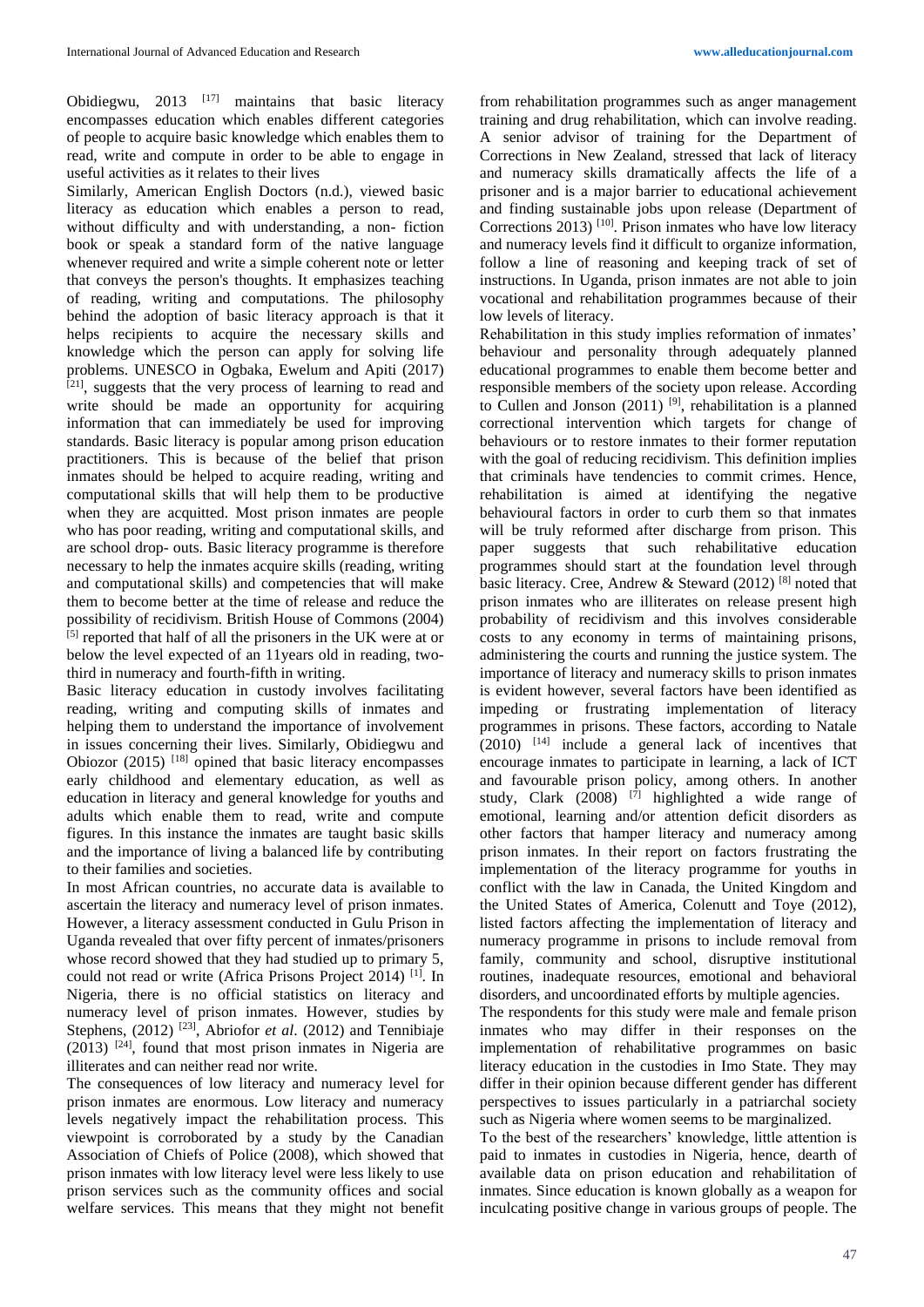researchers deem it necessary that prison education should begin at the foundational level, hence, the need to embark on this study to find out the perceptions of inmates on the implementation of rehabilitative programmes on basic literacy education in the custodies in Imo State so that empirical evidence on the impression, understanding and thoughts of the inmates in Imo State custodies on the rehabilitative programmes (Basic Literacy) will be elicited for evidence-based decision making, proper planning and policy making in the interest of the inmates, NPS and the entire society. Specifically, the study seeks to determine the perceptions of prison inmates on:

1. The implementation of basic literacy programme in the custodies in Imo State

# **Research Question**

The following research question guided the study:

1. What are the perceptions of prison inmates on the implementation of basic literacy programme in the custodies in Imo State?

# **Hypothesis**

The following null hypothesis was tested at 0.05 level of significance:

1. There is no significant difference between the mean ratings of male and female prison inmates on their perceptions of the implementation of basic literacy programmes in the custodies in Imo State.

#### **Method**

This study adopted a descriptive survey research design. The study was carried out in Imo State.

The population of this study comprised 2,823 (2,308 in Owerri & 515 in Okigwe) prison inmates in Imo State. Information collected by the researchers revealed that there were 2,783 males and 40 females in both prisons. The sample size consisted of 700 prison inmates. The proportionate stratified sampling technique was adopted for this study. A structured questionnaire was developed by the researcher. The questionnaire was titled "Implementation of Basic Literacy Programmes Scale" (IBLPS).

The instrument was validated by three experts. The reliability of the instrument was ascertained by administering 40 copies of the instrument to prison inmates in Nigerian Prisons Amawbia in Anambra State which is not part of the study. Cronbach Alpha was used to determine the internal consistency of the instrument. The instrument yielded reliability co-efficient of 0.77. Arithmetic mean was used to analyze data related to the research question while ttest was used to test the hypothesis at 0.05 level of significance.

# **Results**

**Research Question 1:** What are the perceptions of prison inmates on the implementation of basic literacy programme in the custodies in Imo State?

**Table 1:** Mean Ratings of the inmates on their perceptions on the implementation of basic literacy programme in the custodies in Imo State

| S/N | Items on basic literacy                                                                                | $\mathbf x$ |           | <b>SD</b> Remarks |
|-----|--------------------------------------------------------------------------------------------------------|-------------|-----------|-------------------|
| 1.  | I like to learn reading skills                                                                         | 3.39 0.73   |           | Agree             |
| 2.  | I like to learn writing skills                                                                         | 3.70 0.60   |           | Agree             |
| 3.  | We are helped to learn skills in reading                                                               | 3.42 0.77   |           | Agree             |
| 4.  | We are helped to learn skills in writing                                                               | 3.47 0.82   |           | Agree             |
| 5.  | We are helped to learn skills in computation                                                           | 3.53 0.73   |           | Agree             |
| 6.  | The skills which I acquired in numeracy will help me to learn how to compute figures accurately        | 3.31 0.68   |           | Agree             |
| 7.  | The skills I acquired in reading and writing are encouragement for me to continue learning, on release |             | 3.23 0.87 | Agree             |
| 8.  | The skills I acquired in reading and writing will help me adjust in the society on release             | 2.79 1.15   |           | Agree             |
| 9.  | The facilitators on basic literacy are well trained                                                    |             | 3.23 0.91 | Agree             |
| 10. | We are helped to learn basic literacy skill                                                            | 3.60 0.59   |           | Agree             |
|     | Grand mean                                                                                             | 3.37        |           | Agree             |

Table 1 revealed that the respondents agreed that all the items as shown in the Table 1 were implemented under the platform of the basic literacy programme. The grand mean is above the criterion mean of 2.50. This implies that from the impression and thoughts of the inmates, basic literacy programme is implemented in the custodies in Imo State. Similarly, the Standard Deviation (SD) scores ranging from 0.59 – 1.15 means that the respondents were homogeneous

#### in their responses.

# **Hypothesis**

There is no significant difference between the mean ratings of male and female prison inmates on their perceptions on the implementation of basic literacy programmes in the custodies in Imo State.

Table 2: t-test Summary of Significant Difference between the mean ratings of male and female prison inmates on their Perceptions on the Implementation of Basic Literacy Programme

| Gender |     | ◢     | cn<br>эv | Df  | p-value | Alpha level | <b>Remark</b>   |
|--------|-----|-------|----------|-----|---------|-------------|-----------------|
| Male   | 652 | 32.64 | 3.41     |     |         |             |                 |
|        |     |       |          | 676 | 0.06    | 0.05        | Not significant |
| Female | 26  | 33.12 | 3.99     |     |         |             |                 |
|        |     |       |          |     |         |             |                 |

Table 2 shows the significant difference between the mean ratings of male and female prison inmates on their perceptions on the implementation of basic literacy programme in the custodies in Imo State. The result shows a p-value of 0.06 with 676 degree of freedom and α -value of 0.05. Since the p-value of 0.06 is greater than the α-value of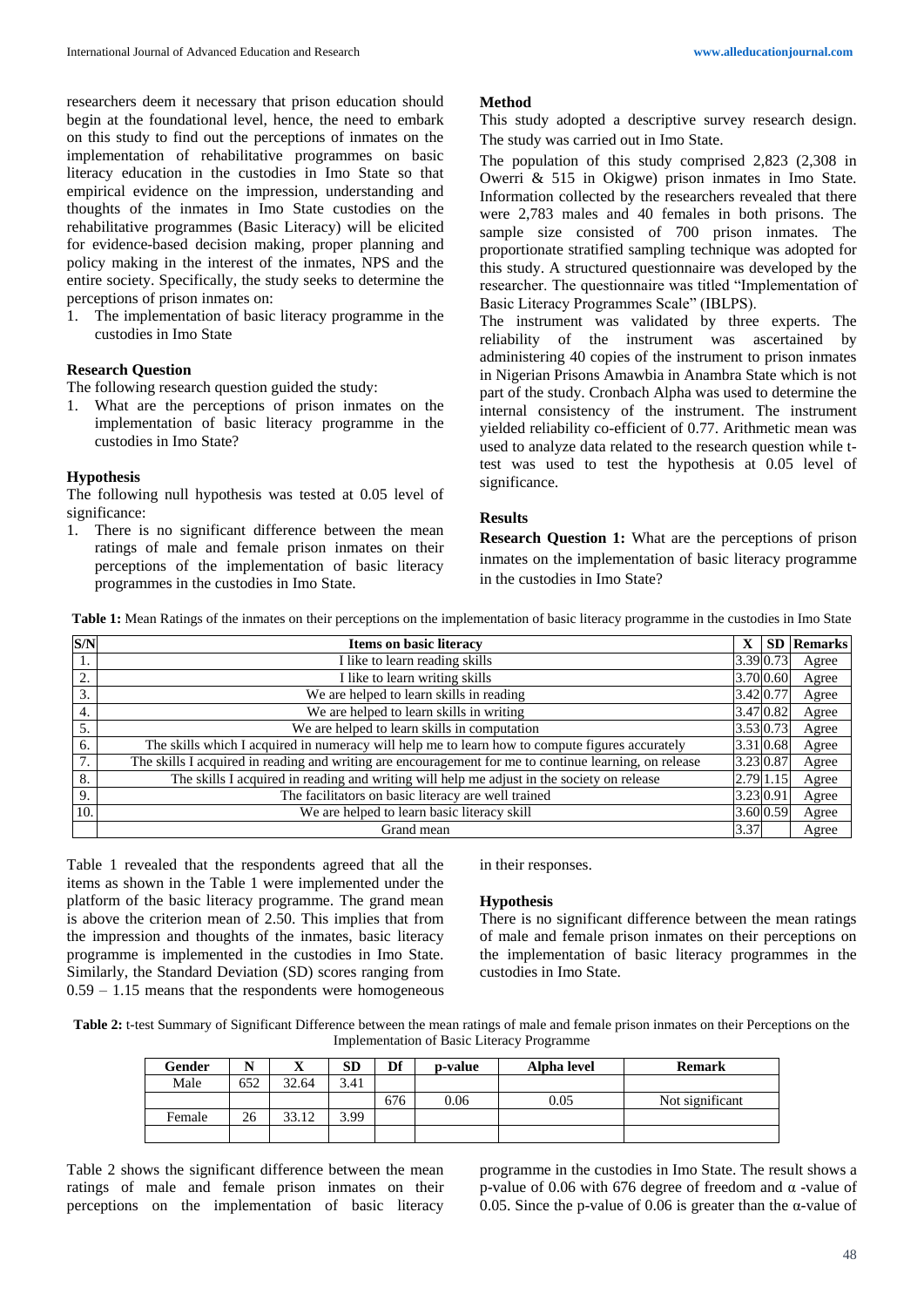$0.05$  ( $0.06 > 0.05$ ), the null hypothesis is not rejected. This implies that there is no significant difference in the mean ratings of male and female prison inmates on their perceptions on the implementation of basic literacy programme in the custodies in Imo State.

# **Discussion of Findings**

The result from the analysis of the research question revealed that prison inmates perceived that basic literacy programme was implemented in custodies in Imo State. This implies that the conduct of the basic literacy programme was satisfying to them. This finding agreed with the finding of Tennibiaje (2013)  $[24]$ , which revealed that literacy level among prison inmates in the prisons studied was high. This implies that prison inmates were equipped with learning, reading and computation skills. However, the finding of this study opposed the finding of Oroleye  $(2018)$ <sup>[22]</sup>, which observed that there was no existence of formal education in prisons. Although the present study revealed effective implementation of basic literacy in custodies in Imo State, efforts should be made by NPS to make basic literacy education functional; ie, linking it to acquisition of life skills. In addition, further efforts should be made towards improving the general environment and facilities for learning in the custodies because the illiteracy rate of 37.8% in Nigeria (Nigeria Literacy Rate, 2021) [16] is not encouraging. Illiteracy is known to be the bane of sociocultural, political and economic progress in any country around the globe. Literacy among all groups particularly among the vulnerable and the marginalized should be promoted for effectiveness and fairness in Nigeria.

The finding of the study is encouraging because it suggests a sense of satisfaction, confidence and hope for better life in the inmates. It implies that after discharge from the custody, the inmates can use their acquired literacy skills to live rewarding lives, by so doing, they become relevant to the society and rate of recidivism reduced to minimal

# **Recommendations**

Based on the findings of this study, the following recommendations were made:

- 1. The NPS should foster and promote basic literacy education because it serves as the foundation on which all other forms of education rest. The NPS should integrate guidance and counselling programme, and conscientization programmes which will encourage their participation and involvement in decisions affecting their lives into literacy programmes and by so doing restoring their dignity of life in and out of the custody for better adjustment in the society. They should make the learning environment more learner friendly and comfortable for the learners and give them sense of belonging and dignity for a better life when discharged.
- 2. The government at all levels should scale up basic literacy campaigns in all States in Nigeria. NPS should recruit qualified adult educators who will facilitate on sustainable basis, the learning of the prison inmates both in contents, methods and approach.
- 3. The NPS should integrate functional skills to the basic literacy offered to the inmates so that they can be selfemployed and self-reliant instead of being dependent after discharge from the custody.

#### **References**

- 1. Africa Prisons Project. Enabling reduction in crime through a functional adult literacy approach. From:<http//www.africanprisons.org/enablingreduction in crime through function literacy approach> (Retrieved on July 18 2014), 2014.
- 2. Alozie C. 27-year-old arrested for robbery in Imo State, 2020. Retrieved from: http://www.vanguardngr.com
- 3. Alozie C. Tension as abductions, killings spread in Imo communities, 2018. Retrieved from: http://www. vanguardngr.com
- 4. Asokhia MO, Agboluae OO. Assessment of rehabilitation services in Nigerian prisons in Edo State. American International Journal of Contemporary Research, 2013:3(1):224-230.
- *5.* British House of Commons. Education and skills (seventh report), 2004. Retrieved from: http://www. publication. Parliament.UK.
- 6. Canadian Association of Chiefs of Police. Literacy awareness resource manual for police. Ottawa: Canadian Association of Chiefs of Police, 2008. From<http://policeabc.ca/images/stories/CACP*\_ work book\_EN\_ FINAL.pdf*> (Retrieved on July 30, 2014).
- 7. Clark C. Literacy changes lives: The role of literacy in offending behaviour, 2008. From: www. literacttrust. org.uk (Retrieved on 18 July 2014).
- 8. Cree A, Andrew K, Steward J. The economic and social cost of illiteracy: A snapshot of illiteracy in a global context. From: unesco.org. WLF, 2012. (Retrievedon 28 July 2013).
- 9. Cullen FT, Jonson CL. Rehabilitation and treatment programs. Crime and public policy, 2011:3:293-344.
- 10. Department of Corrections. Embedded literacy and numeracy education up skills prisoners, 2013. From<http://corrections.govt.nz/new/media-releases/ 2013.> (Retrieved on 28 July 2014).
- 11. Enuku U. Humanizing the Nigerian prisons through literacy education: Echoes from afar. Journal of Institute of Correctional Education,2012:52(1):12-14.
- 12. Hagan M. The impact of the rehabilitation programmes of the Nsawam prisons on its inmates. An Unpublished Thesis submitted to the University of Ghana, Legon, 2013.
- 13. Moses MC. Factories behind fences: Do prison. Real work programs work?" Corrections Today,2011:69(6):102-105.
- 14. Natale L. Factsheets education in prisons,2010. From:www.civitas.org.uk/crime/factsheets/ Education prisons. Pdf. (Retrieved on 10 June 2014).
- 15. Ndukwe C, Mwuzor CI. Nigerian prison service (NPS) and the challenges of social welfare administration: A study of Abakaliki prison. Journal of Policy and Development Studies,2014:9(1):20-28.
- 16. Nigeria Literacy Rate. Nigeria Literacy Rate 1991- 2021. Retrieved from: https://www.macrotrends.net/ countries/NGA/nigeria/literacy-rate
- 17. Obidiegwu UJ. Globalization of adult education: Theories & strategies for instructors. Awka: Onestreet Consulting Limited, 2013. ISBN: 978-978-8454-68-7
- 18. Obidiegwu UJ, Obiozor WE. Adult learning: Towards human development throughout lifespan. Nimo: Rex Charles & Patrick Limited, 2015.
- 19. Obidiegwu UJ. Elewka BC. Extent of protection of